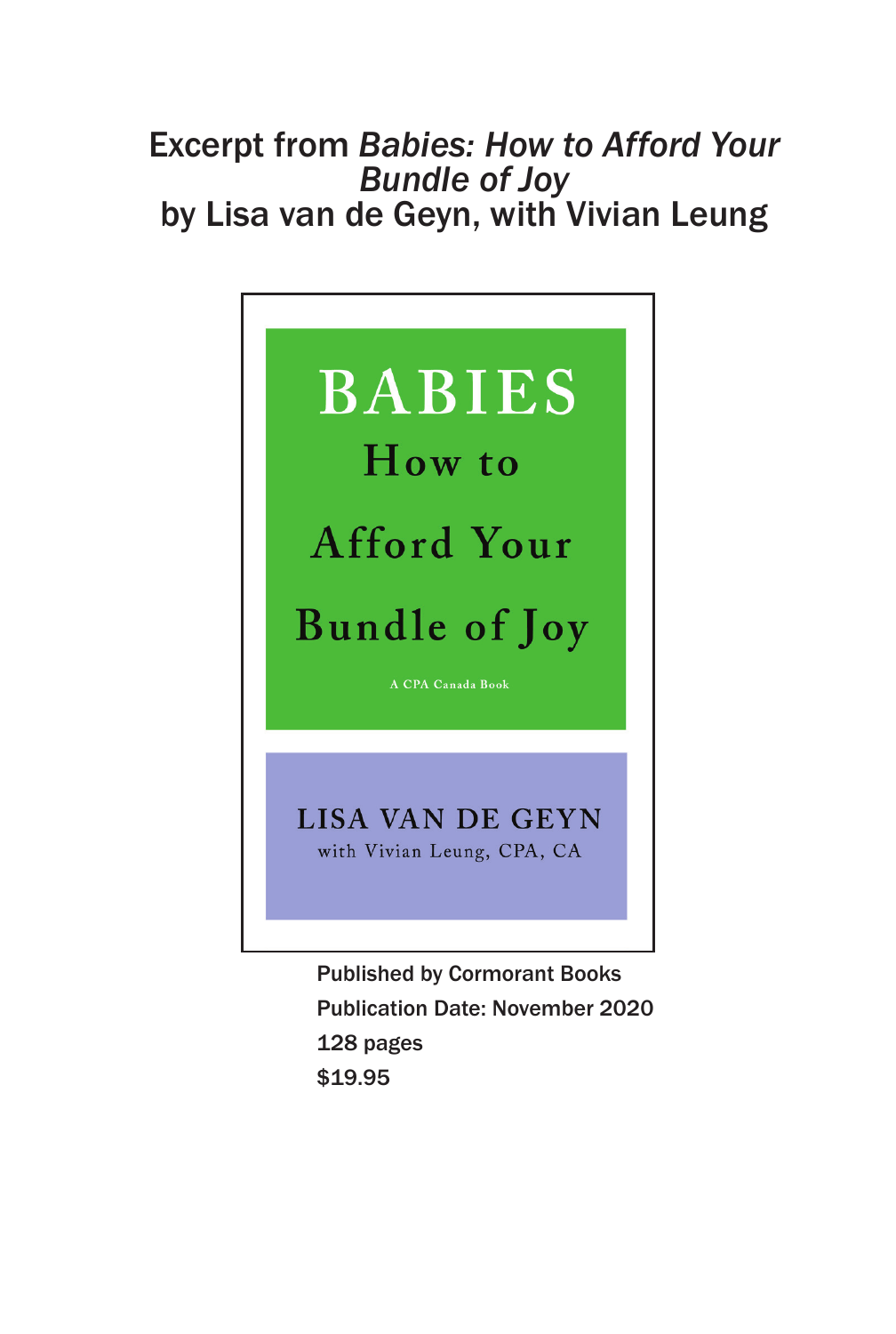## **Contents**

| CHAPTER ONE: So You're Going to Have a Baby!         | 1   |
|------------------------------------------------------|-----|
| CHAPTER TWO: Budgeting for Baby                      | 9   |
| CHAPTER THREE: Understanding Parental Leave          | 29  |
| CHAPTER FOUR: Planning for Child Care                | 49  |
| <b>CHAPTER FIVE: Government Benefits for Parents</b> | 65  |
| CHAPTER SIX: Starting a Registered Education         |     |
| Savings Plan (RESP)                                  | 71  |
| CHAPTER SEVEN: Baby Number Two (or Three,            |     |
| or Four )                                            | 89  |
| <b>CHAPTER EIGHT: Resources</b>                      | 97  |
| APPENDIX: Related Provincial and Territorial         |     |
| Tax Benefits for Families                            | 101 |
| <b>ACKNOWLEDGEMENTS</b>                              | 117 |
| <b>ABOUT THE AUTHORS</b>                             | 119 |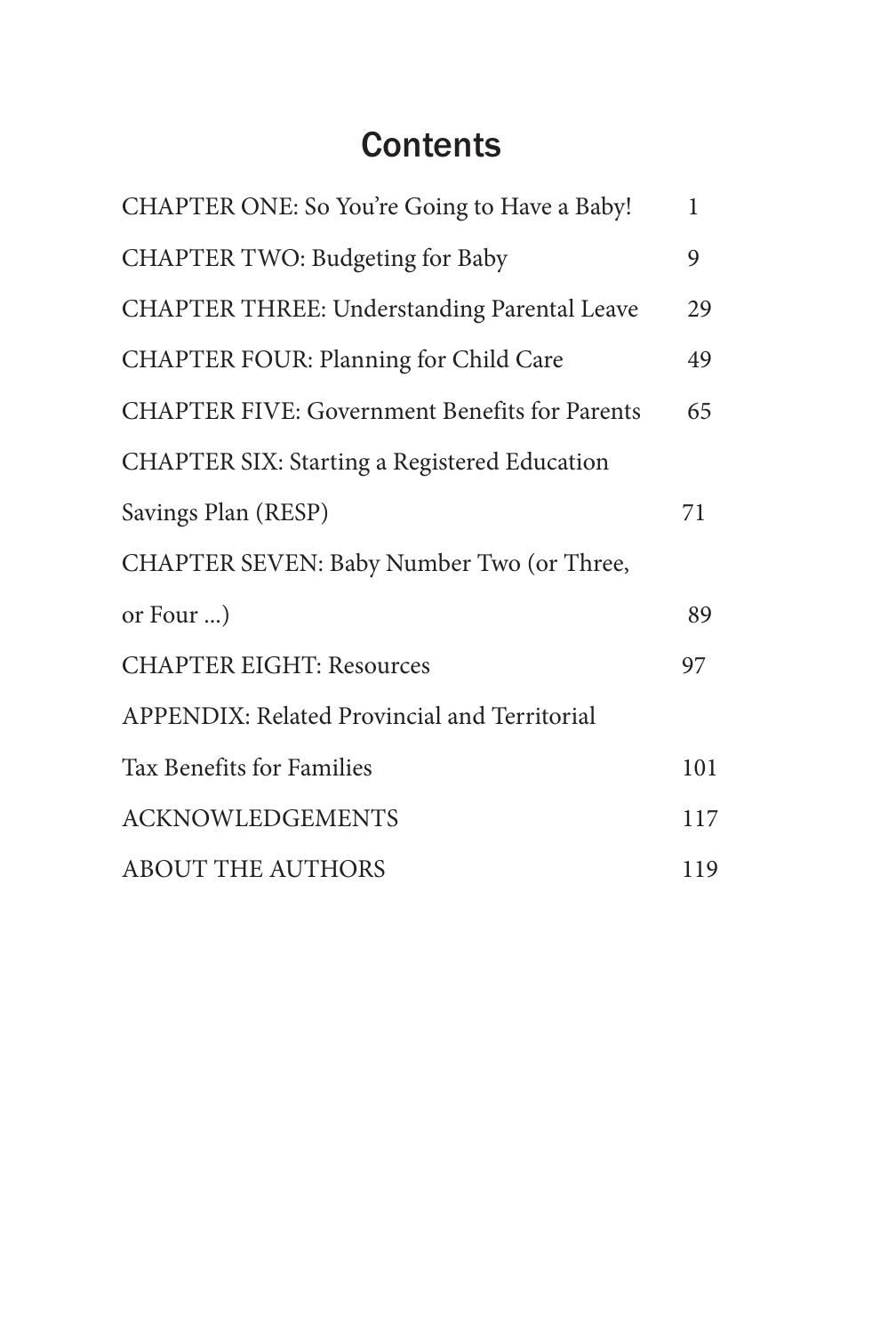# CHAPTER 1

## So You're Going To Have a Baby!

You've taken the pregnancy tests, made the big announcement, and you've probably caught a glimpse of your baby on a sonogram. You're taking prenatal vitamins, designing the nursery, and mulling over potential girls' and boys' names. If you're like the majority of Canadians, there are probably a few things you haven't added to your pre-baby to-do list:

- put together a baby budget
- figure out your expenses
- think about what parental leave will mean to your bank account

This is an exciting time — you'll soon be holding your bundle of joy! But get ready: he or she will also require a bundle of cash.

#### How Much Does It Cost to Raise a Child Today?

 That's a tough one. In September 2013, the Fraser Institute set out to answer this convoluted question in their report The Cost of Raising Children, authored by Christopher A. Sarlo. Before the author's analysis of expenses and scenarios, he came to one important conclusion: it would be virtually impossible to determine the cost of a child using one simple formula. In fact, he wasn't able to arrive at an "official cost of children or methodology to determine this very important calculation."

The report went on to look at other published estimates over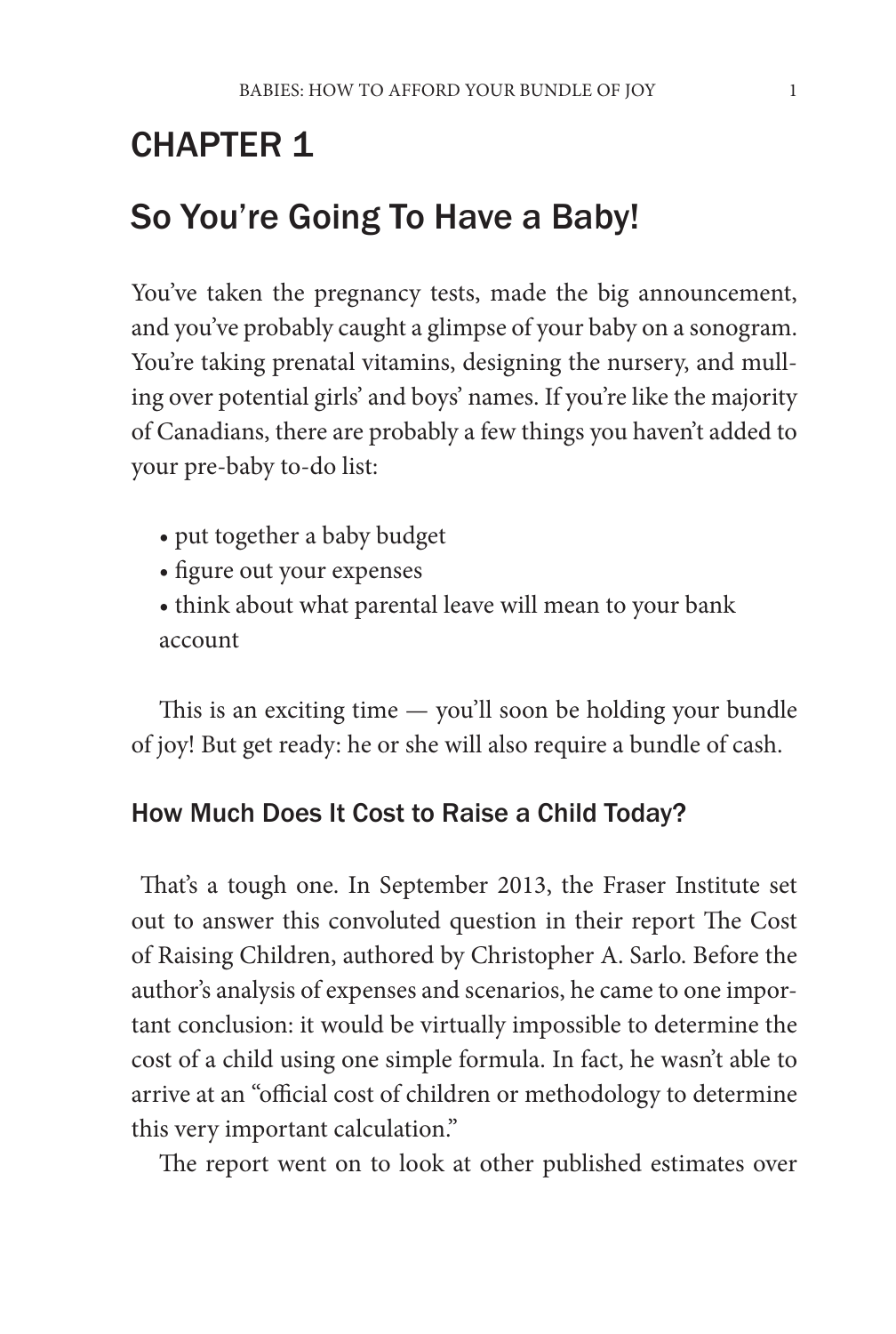the years.

 • In 2011, in an issue of MoneySense magazine, an article entitled "The real cost of raising kids" gave a well-researched dollar amount for raising a child from birth to age nineteen: \$12,825 per year, for a total of about \$243,660.

• In 2015, Statistics Canada found, according to average household expenditures, that the total spending of couples with children versus couples without children was \$117,386 and \$82,945 respectively, suggesting families with kids spent \$34,441 more than their childless counterparts. This figure didn't answer "how much do kids cost?" but simply showed the difference in expenditures between these two groups, and it may not have addressed the variables, including the spending changes which arise when a baby arrives (e.g., their research showed that parents tend to spend less on going to restaurants and more at the grocery store when a child is born).

The Fraser Institute's report reached a figure much less daunting than others that have been published: only \$3,000 to \$4,000 a year. It's important to note that the author came to this conclusion by excluding child care from the findings and basing the annual expenditure on parents being very careful with their money (e.g., growing their own vegetables, using coupons religiously, and looking for hand-me-downs).

While there doesn't seem to be one specific amount of money experts will agree on, there are no two ways about it — raising kids definitely costs a pretty penny. The good news is that while having a baby will be an expensive endeavour, there are trade-offs you can make to your lifestyle to make having a baby — and the price tag attached to it — more manageable.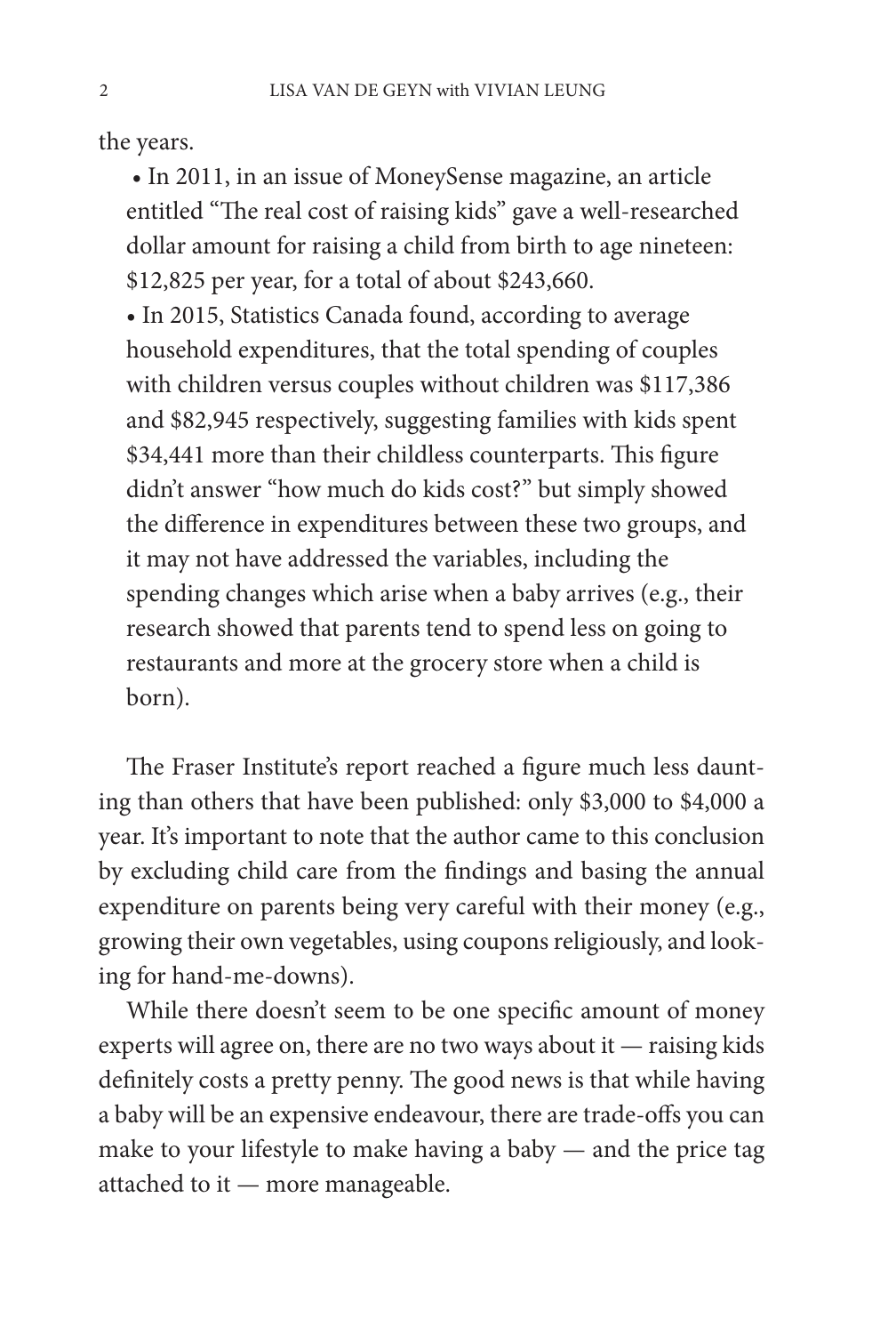I have a confession to make: I didn't know what I was getting into financially when I had my first daughter back in 2008. Like most parents-to-be, my husband and I got wrapped up in the sheer excitement of the pregnancy — and all the shopping for baby gear! We knew our bank account would take a hit when I went on maternity leave, but we were, well, oblivious to just how difficult it would be to make ends meet. I didn't know nearly enough about how maternity leave and employment insurance worked. We didn't prepare — we didn't budget, we didn't try living off less money, we didn't work to pay off credit cards. The problem was that we didn't really change anything, and that was foolish.

Which brings me to my second confession: We obviously didn't learn from our first pregnancy, because two years and three days later, when we were in the same position and our second daughter was born, we weren't even remotely financially ready. In fact, things got even harder. We had already experienced a year of maternity leave and employment insurance, and we were about to enter into the same scenario — another year without one full-time salary. Not only did we not try to modify our spending habits and behaviour when I was pregnant, we didn't change anything when we were one income down. It's not like we have a lavish lifestyle, but we should've been careful and, dare I say, stingy — we should've cut down on our spending the first time, especially knowing we were hoping to have two kids fairly close together. But you know what they say — hindsight is 20/20. If I'd known then what I know now, I would've found a budget template and sought the help of a financial expert to get us on the right track.

In the chapters that follow, you'll find plenty of ways you can save a few dollars. To give you the most bang for your buck, and to ensure you get the most up-to-date, knowledgeable advice out there, I turned to a handful of financial experts for help. The